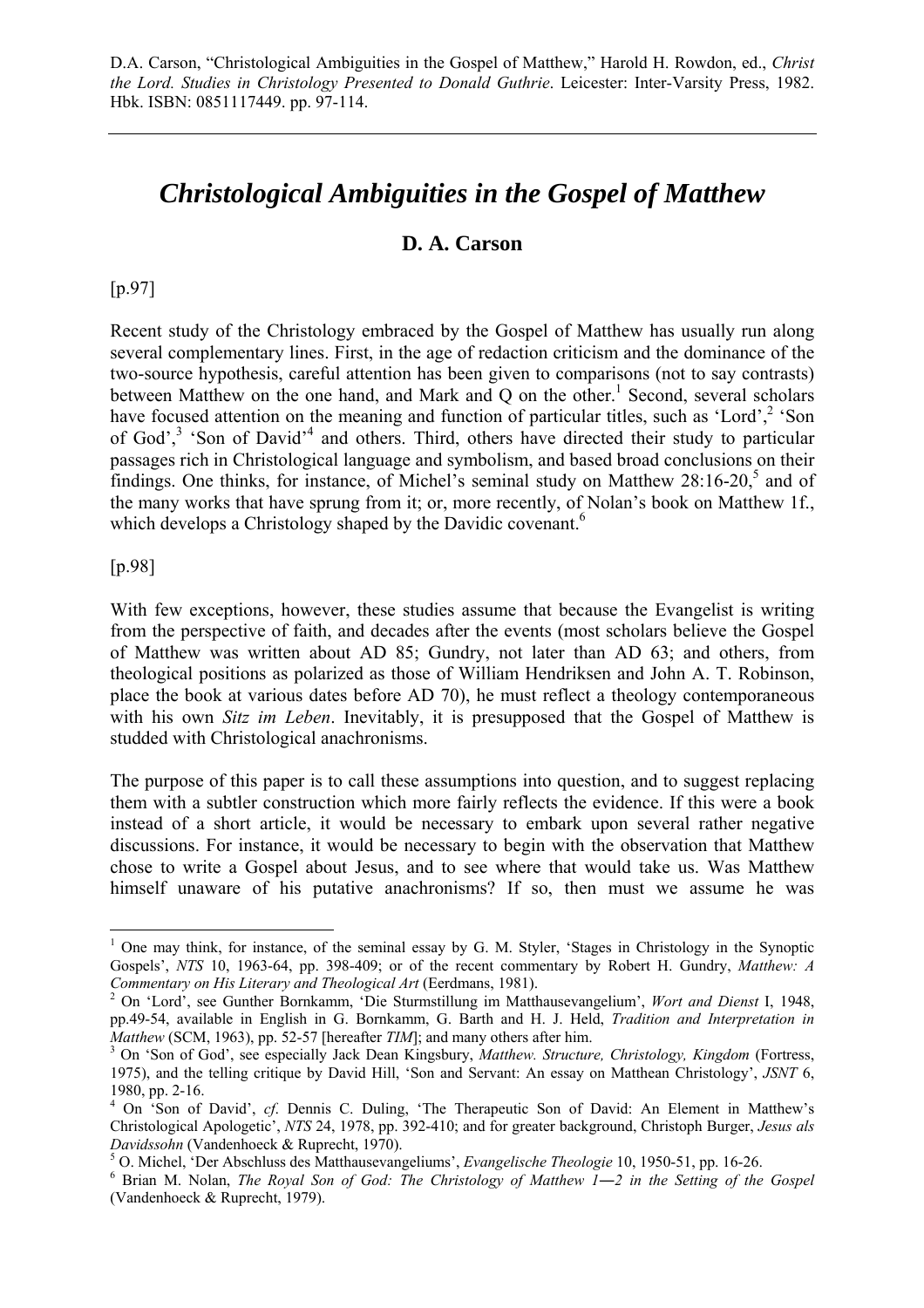anachronistic only sometimes? And exactly how may we distinguish genuine anachronisms, material that is not anachronistic yet not historical, and material that is historical and therefore not anachronistic? On the other hand, if Matthew was aware of his alleged anachronisms, then we must adjust our understanding of what a 'Gospel' is; and we would have to ask whether Matthew intended to be *consistently* anachronistic, reflecting his own times, or selectively so; and if the latter, we would need to know how (or if!) he expected his readers to tell the difference. These questions would take us into complex considerations of literary genre, which cannot be probed here.<sup>7</sup>

Behind them lies another nest of questions concerning the power of redaction criticism. How valid is it to conclude that, because some snippet is redactional and not traditional, it is for that reason not historical? Or, for that matter, how valid is it to assume that because something is judged traditional, it must therefore be historical? How influential on our redaction criticism is the bevy of fairly speculative 'historical' *Sitze im Leben* which are reconstructed almost exclusively on the grounds of form and redaction criticism? What do we know, after all, of Matthew's community (did he have a community?) except by reconstructions that are no more than deductions based on debatable judgments about why he wrote?

Some of these questions I have explored elsewhere, and shall refrain from repeating myself here.<sup>8</sup> I am far from suggesting that redaction criticism is not

[p.99]

 $\overline{a}$ 

a valuable literary tool, when its severe limitations are carefully borne in mind. Equally, I am not suggesting that Matthew attempts to describe the events in Jesus' day with reportorial disinterest. Matthew's Christology is far more subtle than that. Rather, while revealing his own Christological commitments, both by the flow of his argument and by occasional asides and other remarks which he does not put back into the time of Jesus, Matthew carefully avoids outright Christological anachronisms but holds that the frequently ambiguous Christological confessions and claims which transpired in Jesus' day unerringly pointed forward to the full understanding held by the church in the post-resurrection period.

To justify this thesis, I must show three things: first, that at least occasionally Matthew unambiguously reveals his own Christological commitments; second, that the many Christological texts often assumed to be anachronistic are nothing of the kind; and third, that the Evangelist himself intends to show that the confessions and claims which transpired in Jesus' day can only be rightly understood if they are seen to point forward to the full-orbed Christology of his own day. To demonstrate these three comprehensively for each Christological title used by Matthew would require a very thick book. Within the confines of this article I must limit myself to priming the pump: I shall select five of the most prominent Christological terms in the Gospel of Matthew, and sketch out a line of argument which seems to me quite compelling, even if it could be considerably expanded.

 $<sup>7</sup>$  I have reviewed the most recent commentary which makes substantial appeal to considerations of literary</sup> genre―that of Gundry (see n.1, *supra*)―in *Trinity Journal* 3, 1982. <sup>8</sup>

<sup>&</sup>lt;sup>8</sup> 'Redaction Criticism: On the Use and Abuse of a Literary Tool', in *Scripture and Truth*, ed. D. A. Carson and John D. Woodbridge (Zondervan, 1982).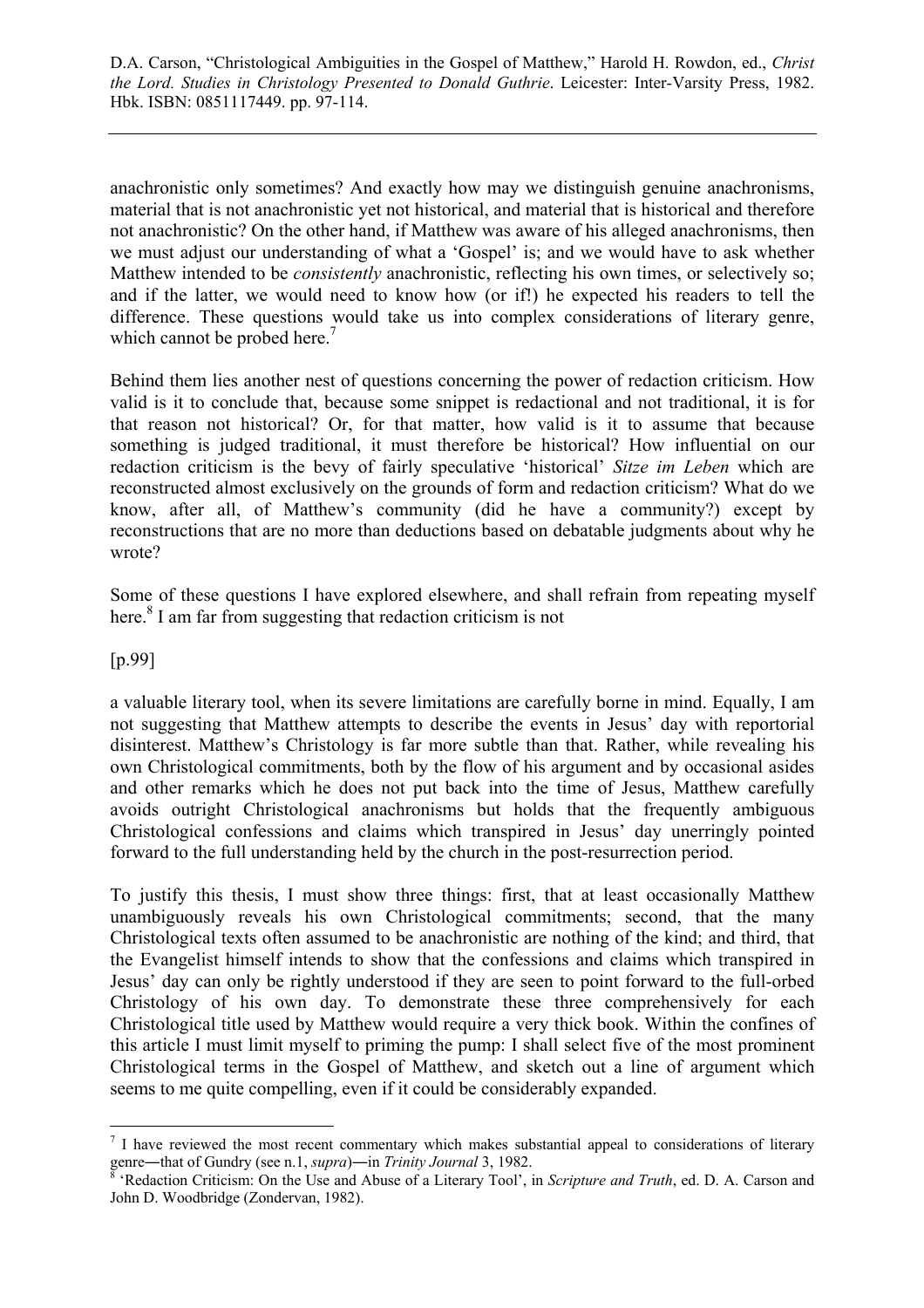Before embarking on this survey, however, it is worth pausing to remark that the third point which must be shown—that the Evangelist himself intends to show that the Christological confessions and claims which transpired in Jesus' day can only be rightly understood if they are seen to point forward to the full-orbed Christology of his own day―bears an intrinsic probability, if we may judge by the Evangelist's treatment of other themes. In a manner somewhat analogous to the Epistle to the Hebrews, which understands laws, institutions and past redemptive events to have a major *prophetic* function in pointing the way to their fulfilment and culmination in Jesus, so Matthew holds that certain major redemptive appointments in the Old Testament (*e.g*., the exodus, the exile), and certain prophecies surrounding Old Testament figures (especially David), are not only significant in their own right but enjoy a prophetic function fulfilled in Jesus Messiah. The very structure of the Old Testament revelation, he holds, finds its true culmination in Jesus and the events of his ministry, passion and resurrection.<sup>9</sup> Just as those past events and

#### [p.100]

words of a bygone period of salvation history find their fulfilment in the ministry of Jesus, so, it may be argued, do the events and words during Jesus' ministry point forward to a maturer understanding achieved by Jesus' disciples only after the resurrection and Pentecost. Again, Matthew quite clearly sees Jesus' ministry in Gentile Galilee, the healing of the (Gentile) centurion's servant and of the (Gentile) Canaanite woman, and the repeated hardness of the Jewish leaders (4:12-17; 8:1-4, 5-13; 15:21-28; 11:20-24; 23:1-39), as unambiguous pointers to world-wide, inter-racial mission, a new extension of the locus of the people of God (24:14; 28:15-20). An Evangelist with such deep sensitivities to the organic connections in redemptive history might almost be *expected* to detect similar connections in the Christological arena.

# **Christ**

 $\overline{a}$ 

We may begin with 'Christ', the rough Greek equivalent to 'Messiah' or 'Anointed One'. In the Old Testament, the term refers to various people who have been 'anointed' to some special function: priests (Lv. 4:3; 6:22), kings (1 Sa. 16:13; 24:10; 2 Sa. 19:21; La. 4:20), the patriarchs ('anointed' metaphorically; *cf.* Ps. 105:15), and even the pagan king Cyrus (Is. 45:1). As early as Hannah's prayer, 'messiah' is parallel with 'king': 'the LORD will give strength to his king, and exalt the power of his anointed' (1 Sa. 2:10). With the rising number of Old Testament prophecies regarding King David's line (*e.g.* 2 Sa. 7:12-16; *cf.* Pss. 2:2; 105:15; Is. 45:1; Dn. 9:25f.), 'Messiah' or 'Christ' became one of the favourite designations of a figure who would represent the people of God and bring in the promised eschatological reign.

The Palestine of Jesus' day was ripe with diverse messianic expectations. Some Jews expected two different 'messiahs'. But the link, in Matthew's first verse (1:1), between 'Jesus Christ' and 'the Son of David', makes it fairly clear just what Matthew is claiming. The Evangelist writes from the perspective of faith: the Jesus about whom he writes is the Messiah.

<sup>&</sup>lt;sup>9</sup> I have dealt with these themes at some length, especially Matthew's use of the Old Testament, in my forthcoming commentary on Matthew (Zondervan).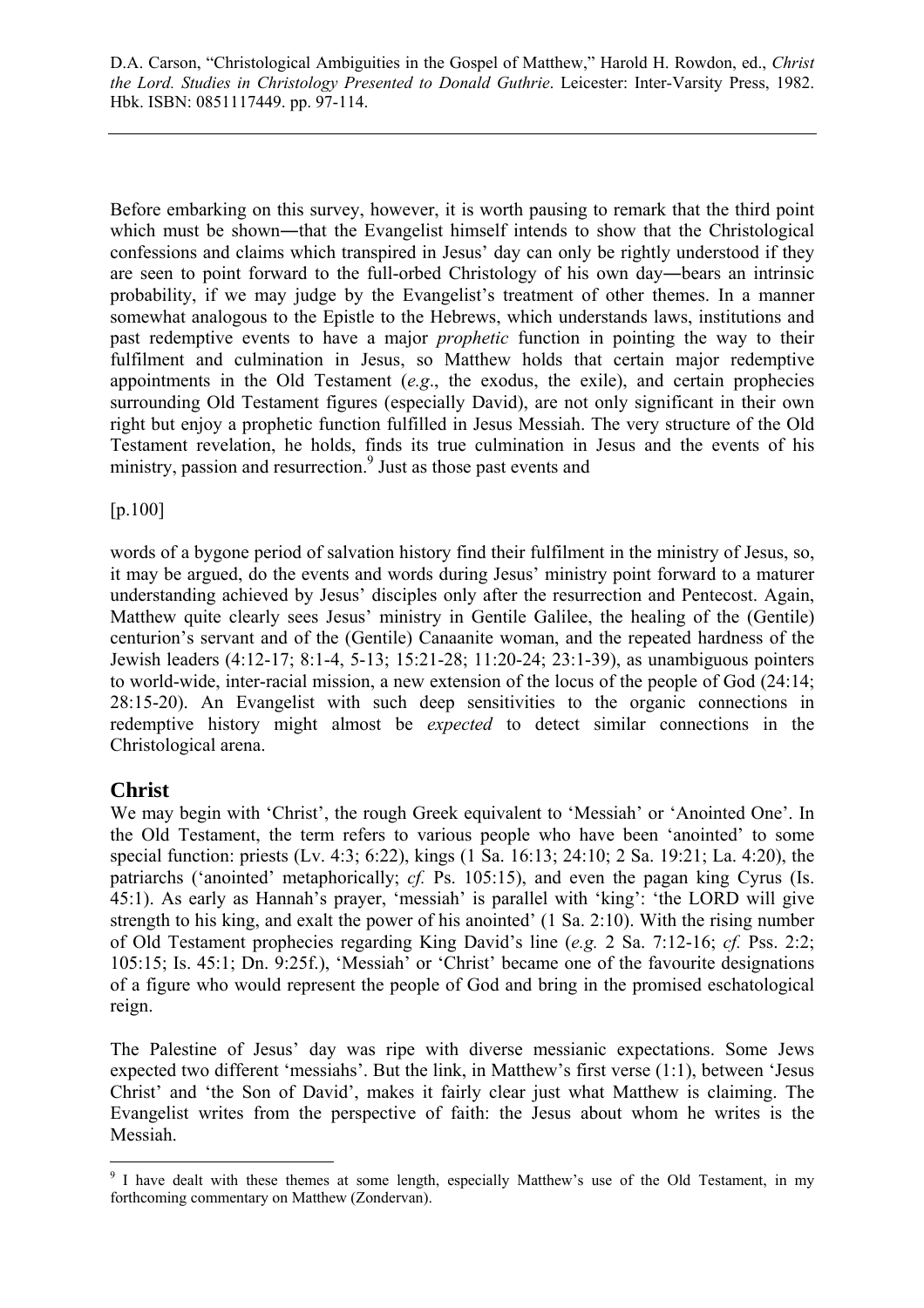Syntactically, the absence of the article enables us to go further. It is well known that, on the whole, the Epistles use anarthrous *Christos*, reflecting a time when 'Christ' had become almost a proper name (though we may doubt that it ever lost its titular force completely, even in Paul),<sup>10</sup> whereas the Gospels prefer *ho Christos*, suggesting the earlier period, during Jesus' ministry, when 'Christ' was still purely titular, 'the Messiah'.<sup>11</sup> There are other,

#### [p.101]

 $\overline{a}$ 

syntactical forces which bear on the question of whether or not the word is articular; but the fundamental distinction between the articular and the anarthrous forms can scarcely be disputed, even if it may be questioned in particular instances. Of the approximately seventeen occurrences (there is an important variant reading at 16:21) of *Christos* in Matthew, all are titular except those in 1:1; probably 1:16; certainly 1:18; and possibly the variant at 16:21. In these instances, including the variant, the Evangelist is unambiguously writing from the confessional stance of his own mature reflection, using the form of the name/title common in the church when he writes. But wherever he describes the events of Jesus' ministry, during which 'Christ' was never a name in any real sense, he uses a titular form (which he also uses in 1:17, part of his own editorial aside, probably because he is there drawing attention not to the *person* of 'Messiah' but to the *time* of 'the Messiah'; *cf.* 2:4; 11:2; 16:16, 20; 22:42; 23:10; 24:5, 23; 26:63, 68; 27:17, 22). In short, Matthew ably distinguishes between his own linguistic practice and Christological understanding, and that enjoyed by the disciples during the days of Jesus' ministry.

We may go further. The ways these titular usages function in Matthew suggest not only that people during Jesus' ministry never used *Christos* as a personal name (with some residual titular force), but also that no-one during Jesus' ministry understood *Christos* or *ho Christos* in the full, Christian sense presupposed by Matthew. Matthew 2:4 finds the Magi asking where the Christ was to be born. Unlike the leaders of Jerusalem, they, at least, wanted to pay him homage; but there is no hint that they understood him to be a *suffering* 'anointed one', as Matthew did. To Peter, the Father supernaturally reveals Jesus' identity as 'the Christ' (16:16, 20); but he, too, has no category for a suffering and dying Christ (16:21-23). None of the disciples is prepared for Good Friday and Easter. At that distinctly *Christian* level, the level at which the Evangelist operates, no-one but Jesus himself understands in advance just what it means to be 'the Christ'.12 Elsewhere in Matthew, Jesus can refer to 'the Christ', in a titular sense, and focus in on some other aspect of Christological implication (22:42; 23:10). He can warn against false Christs (24:5, 23). When challenged directly by the high priest as to whether or not he is the

<sup>&</sup>lt;sup>10</sup> See especially N. T. Wright, 'The Messiah and the People of God: A Study in Pauline Theology with Particular Reference to the Argument of the Epistle to the Romans' (D. Phil. thesis, Oxford University, 1980), pp. 9-55, 247ff.

<sup>&</sup>lt;sup>11</sup> So, for instance, A. T. Robertson, *A Grammar of the Greek New Testament in the Light of Historical Research* (Broadman, 1934), pp. 760f., 795.

<sup>&</sup>lt;sup>12</sup> I am here breaking a trend, developed by Gerhard Barth and popularized in *TIM*, pp. 105ff. He argues that the disciples in Matthew, unlike those pictured in Mark, are characterized by deep understanding which distinguishes them from outsiders. This analysis is mistaken: *cf.* my commentary (as in n.9, *supra*), and especially Andrew H. Trotter, 'Understanding and Stumbling: A Study of the Disciples' Understanding of Jesus and His Teaching in the Gospel of Matthew' (Ph.D. thesis, Cambridge University, 1982).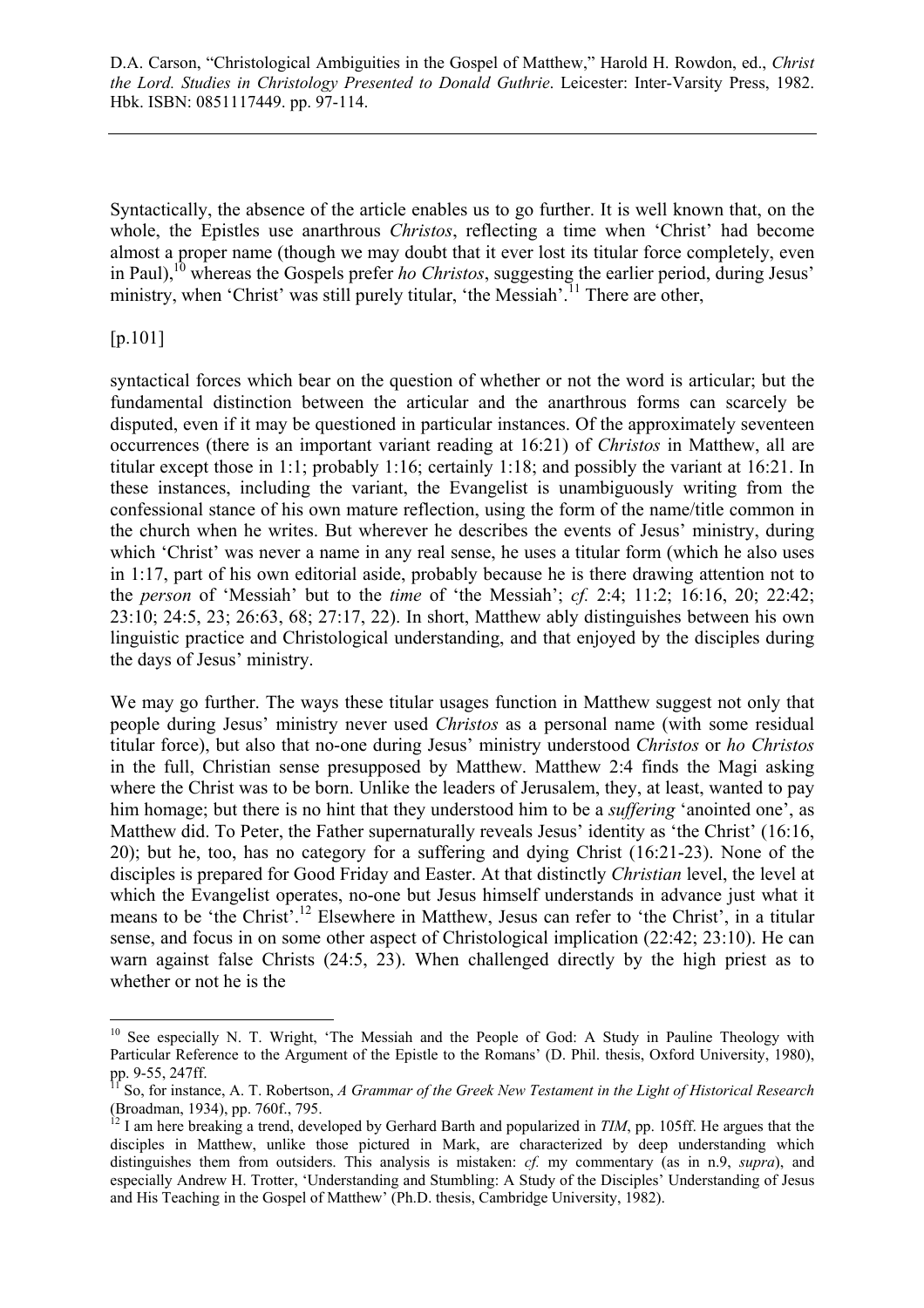[p.102]

Christ, Jesus gives an answer 'affirmative in content but reluctant or circumlocutory in formulation<sup>'13</sup> (26:63f.). From the perspective of the high priest, Jesus has spoken blasphemy; from the Evangelist's perspective, however, the high priest's conclusion is not only in error as to Jesus' messianic identity, but, in a deeply ironic way, it is one step in bringing the Christ to the cross and the ransom-death (20:28) which, as any Christian (like Matthew) could clearly see some time after the event, was the Christ's prime purpose in coming. In exactly the same way, the taunting tormentors (26:68) speak better than they know. Even Pilate does (27:17, 22).

The only other passage in Matthew where [*ho*] *Christos* is used is 11:2, where, we are told, John 'heard in prison about the deeds of the Christ' and sent disciples to question him. At first glance, the passage is rather surprising: Matthew does not normally intrude into his narrative explicit reference to his own Christological convictions. With the exception of the first chapter, he normally prefers to reveal these convictions only by the flow of his narrative. But having established his confessional stance in 1:1, 18, it is scarcely anachronistic for him to let that stance peep through again.

Indeed, there may be an important reason for doing so. Matthew here reminds his readers just who it is the Baptist is doubting. John may doubt; but from Matthew's perspective the time for doubting has passed. The Baptist's doubt, in his own time, was understandable. He had preached of one who was to come with both blessing and judgment  $(3:11f)$ ;<sup>14</sup> but the only reports he was receiving were of blessing, not judgment. And meanwhile, the forerunner of this putative Messiah was languishing month after month in Machaerus. Within this context, Jesus' response is masterful. He points to the evidence of miracles in his ministry, but in the language of Isaiah 35:5f.; 61:1, with possible further allusions to Isaiah 26:19; 29:18f. Isaiah 61:1 is an explicit messianic passage; Isaiah 35:5f., though it has no messianic figure, describes the return of God's people to Zion with accompanying blessings (*e.g.* restoration of sight). Jesus claims that these messianic visions are being fulfilled in the miracles he is performing; and his preaching the good news to the poor (*cf*. also Mt. 5:3) is as explicit a claim to fulfil the messianic promises of Isaiah 61:1ff. as is Luke 4:17-21. The powers of darkness were being undermined; the kingdom

[p.103]

was advancing (Mt. 11:12; 12:28). But intriguingly, all four of the passages from Isaiah also contain references to judgment, somewhere in the immediate context. We read, 'Behold, your God will come with vengeance, with the recompense {better: 'retribution', as in NIV] of God' (Is. 35:4). What Isaiah foresaw was not only the proclamation of 'liberty to the captives' but 'the day of vengeance of our God' (Is. 61:1f.).

<sup>&</sup>lt;sup>13</sup> David R. Catchpole, 'The Answer of Jesus to Caiaphas (Matt. xxvi.64)', NTS 17, 1970-71, p.226.

<sup>&</sup>lt;sup>14</sup> Cf. James D. G. Dunn, Jesus and the Spirit (SCM, 1975), pp. 55-60. Dunn's discussion is important. He is interested in asking when the question of Mt. 11:3 would arise. 'The most obvious answer is, *as soon as the note of imminence characteristic of John's preaching was supplanted or at least supplemented by the note of fulfilment characteristic of Jesus' preaching*' (p.59; emphasis his).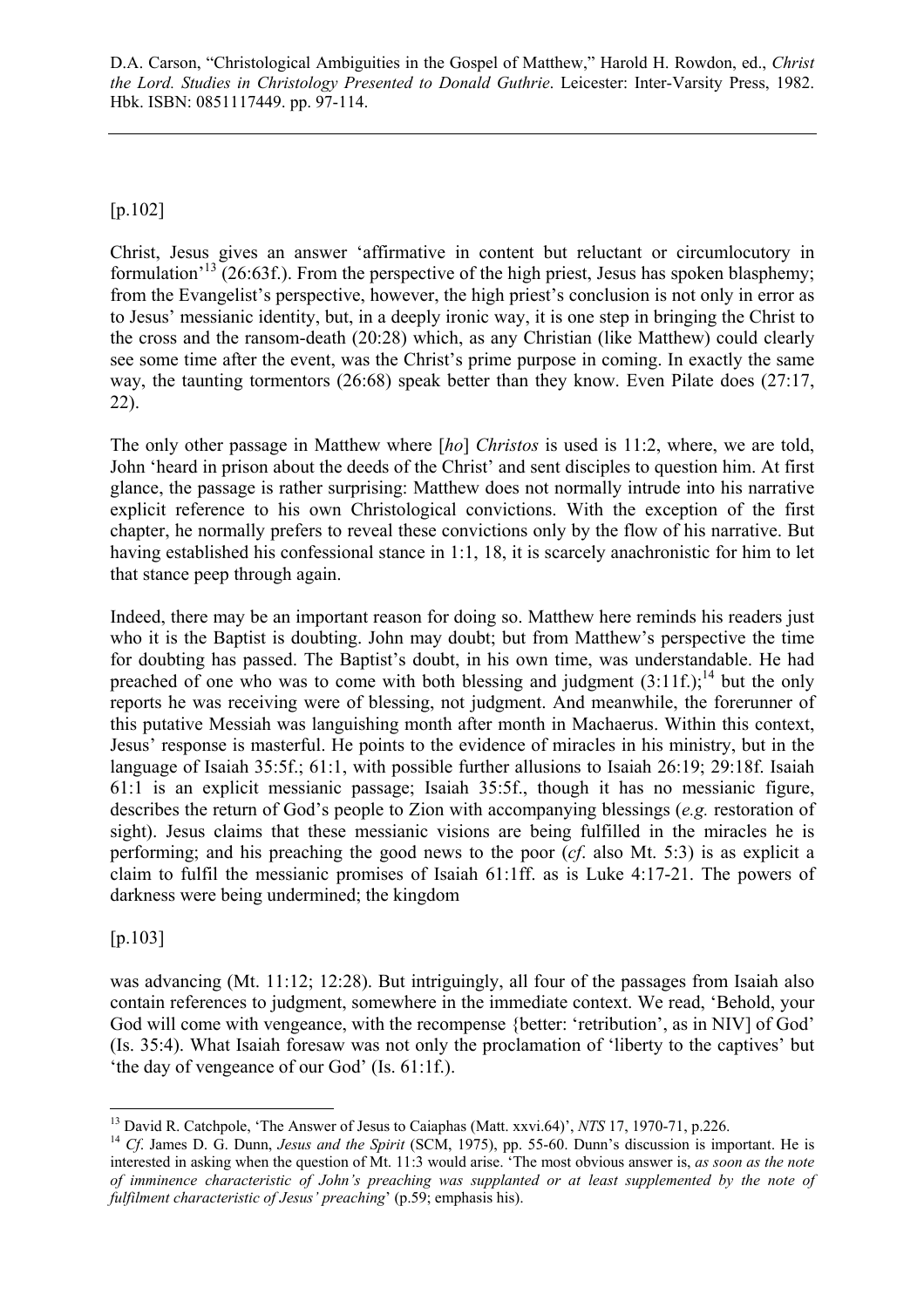Thus, Jesus is allusively responding to the Baptist's deepest concerns. The blessings promised for the end have broken out and prove it is here, even though the judgments are delayed. 'And blessed is he who takes no offence at me' (Mt. 11:6), *i.e*. who does not fall away on account of Jesus. The beatitude in this form assumes the interlocutor has begun well and now must avoid stumbling. It is therefore an implicit challenge to John to re-examine his presuppositions about what the Messiah should be and do in the light of Jesus' fulfilment of Scripture, and to bring his understanding and trust into line with him. But by the time Matthew writes, the problem is largely resolved. It has become clear to Matthew, as to all Christians, *though not transparently so to the Baptist because of his place in salvation history*, that Jesus is truly the Messiah, as attested not only by his miracles but by his death and resurrection; and that the promises of retribution and vengeance, at least those not poured out in the bitter cup which Jesus himself drank  $(26.27, 39)$ ,<sup>15</sup> will find their fulfilment when Messiah returns at the end of the age (13:40-43; 24:36-51; 25:1-46). All of this Matthew clearly understands when he uses 'the Christ' in 11:2.

Detailed comparisons between Matthew and Mark in their respective uses of [*ho*] *Christos* would be interesting, but would take us too far afield, and entangle us in the intricacies of the so-called 'messianic secret' debate. I would be prepared to argue that Mark, too, can distinguish between his own confessional stance regarding 'Christ', and the perceptions of people during the period of Jesus' ministry. Matthew, however, carries through the distinction more systematically and subtly.

#### **Son of David**

There are three recent studies of Matthew's use of this title. Kingsbury is primarily interested in arguing that 'Son of David' is less significant title for Matthew than many scholars have assumed, and certainly less important than 'Son of God'.<sup>16</sup> Nolan focuses primarily on Matthew 1 - 2, but rightly argues

[p.104]

that Davidic motifs stretch beyond the title itself and gather strength from almost every chapter in the Gospel; but in the end he associates too many Matthean themes with a Davidic Christology and loses control.17 Duling shows how Matthew frequently associates 'Son of David' with Jesus' *healing ministry*, and attempts to link this with a peculiar Matthean *Sitz im Leben*, in which the Evangelist is opposing certain Jewish conceptions of 'Son of David':<sup>18</sup> but his Jewish sources are not particularly compelling.

If we are careful not to assume that everyone who takes 'Son of David' on his lips is being presented by Matthew as someone who holds a full-blown 'Son of David Christology', we shall be open to a more nuanced interpretation of the evidence. Matthew certainly holds that

 $\overline{a}$ 

<sup>&</sup>lt;sup>15</sup> On which see especially C. E. B. Cranfield, 'The Cup Metaphor in Mark xiv.36 and Parallels', *ExpT* 59, 1947-48, pp. 137f.

<sup>16</sup> Jack Dean Kingsbury, 'The Title "Son of David" in Matthew's Gospel', *JBL* 95, 1976, pp.591-602. 17 B. M. Nolan, as in n.6, *supra*. <sup>18</sup> *Cf*. n.4, *supra*.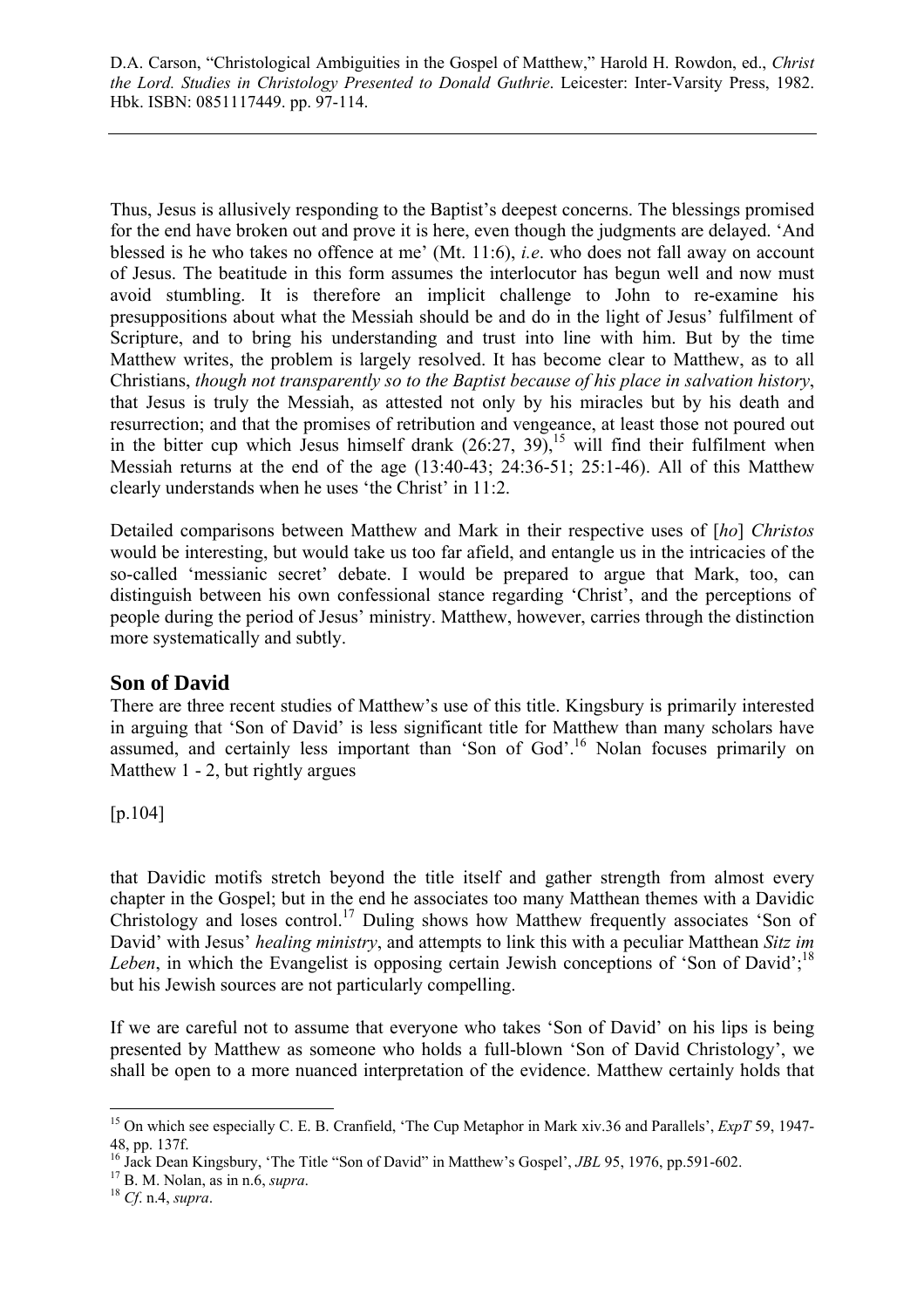Jesus is the 'Son of David' and stands in the royal succession  $(1:1, 6, 17$  [*bis*], 20).<sup>19</sup> These verses find no parallel in Mark. For Matthew, the title is not only equivalent to saying that Jesus is the promised Christ (1:1), but that he fulfils the promises God made to David (2 Sa. 7:12-16) and reiterated through the prophets (*e.g.* Is. 9:6f.). For at least some Jews in Jesus' day, 'Son of David' was an accepted messianic title (*cf*. Psalms of Solomon 17:21), and became an important theme in early Christianity, one that was frequently tied up with Christianity's Scriptures (*cf*. Lk. 1:32, 39; Jn. 7:42; Acts 13:23; Rom. 1:3; Rev. 22:16). Matthew opens his Gospel in ways that show he stands in this Christian train.

Matthew's remaining uses of 'Son of David', however, are more subtle; and none is demonstrably anachronistic, while collectively they point toward a fully Christian understanding of the term. The mention of David in Matthew 12:3 (paralleled in Mk. 2:25), in the context of debate with the Pharisees, may presuppose a 'Son of David' Christology in Jesus' mind; but the exegetical factors which bear on the question are too complex to be weighed here. More interesting are the frequent uses of 'Son of David' on the lips of those seeking healing or exorcism ('Have mercy on us, Son of David': Mt. 9:27; 15:22; 20:30f.), heightened by the wondering question of the crowds after one such miracle: 'Can this be the Son of David?' (12:23) The same theme is not unknown in Mark (*cf*. 10:47f.), but is much stronger in Matthew. Hill rightly remarks, 'The use of the Davidic title is less extraordinary in address to Jesus than some think: in Palestine, in the time of Jesus, there was an intense Messianic expectation.'20 Small wonder: the messianic age was to be a time

[p.105]

 $\overline{a}$ 

when 'the eyes of the blind [would be] opened, and the ears of the deaf unstopped', when 'the lame man [would] leap like a hart, and the tongue of the dumb sing for joy' (Is.  $35:5$ )—a point which, as we have seen, Jesus can make in the context of the title ho Christos, when he is answering the Baptist's doubts (Mt. 11:46).

It appears, therefore, that 'the Christ' and 'the Son of David' overlap considerably in their significance. If 'Son of David' bears distinctive emphasis, it conjures up the image of a king and his kingdom. That is why the same pericope which harbours the question, 'Can this be the Son of David?' (12:23), also records Jesus' conclusion, after the same exorcism: 'But if it is by the Spirit of God that I cast out demons, then the *kingdom of God* has come upon you' (12:28). The anointed one ('the Christ') is the anointed king ('the Son of David'); and if he is exercising his kingly authority to fulfil messianic expectation, then the messianic kingdom ('the kingdom of God') must have dawned.

So, at least, reasoned those who were most in need of Jesus' help. The Pharisees had other interpretations of Jesus' miracles (*e.g.* 12:24). Small wonder the needy were among the first to glimpse Jesus' identity: they had most to gain by their hope. They constituted the complementary side of an important truth: Jesus came to those in need of a physician (9:12f.).

Something similar transpires in Matthew 21:9, 15. There, 'Son of David' is not connected with healing or exorcism; but this title is certainly messianic, and portrays the crowd (21:9)

<sup>&</sup>lt;sup>19</sup> On the significance of the genealogy, see the extended discussion in my commentary (as in n.9).<br><sup>20</sup> David Hill, *The Gospel of Matthew* (Marshall, Morgan and, Scott, 1972), p.180.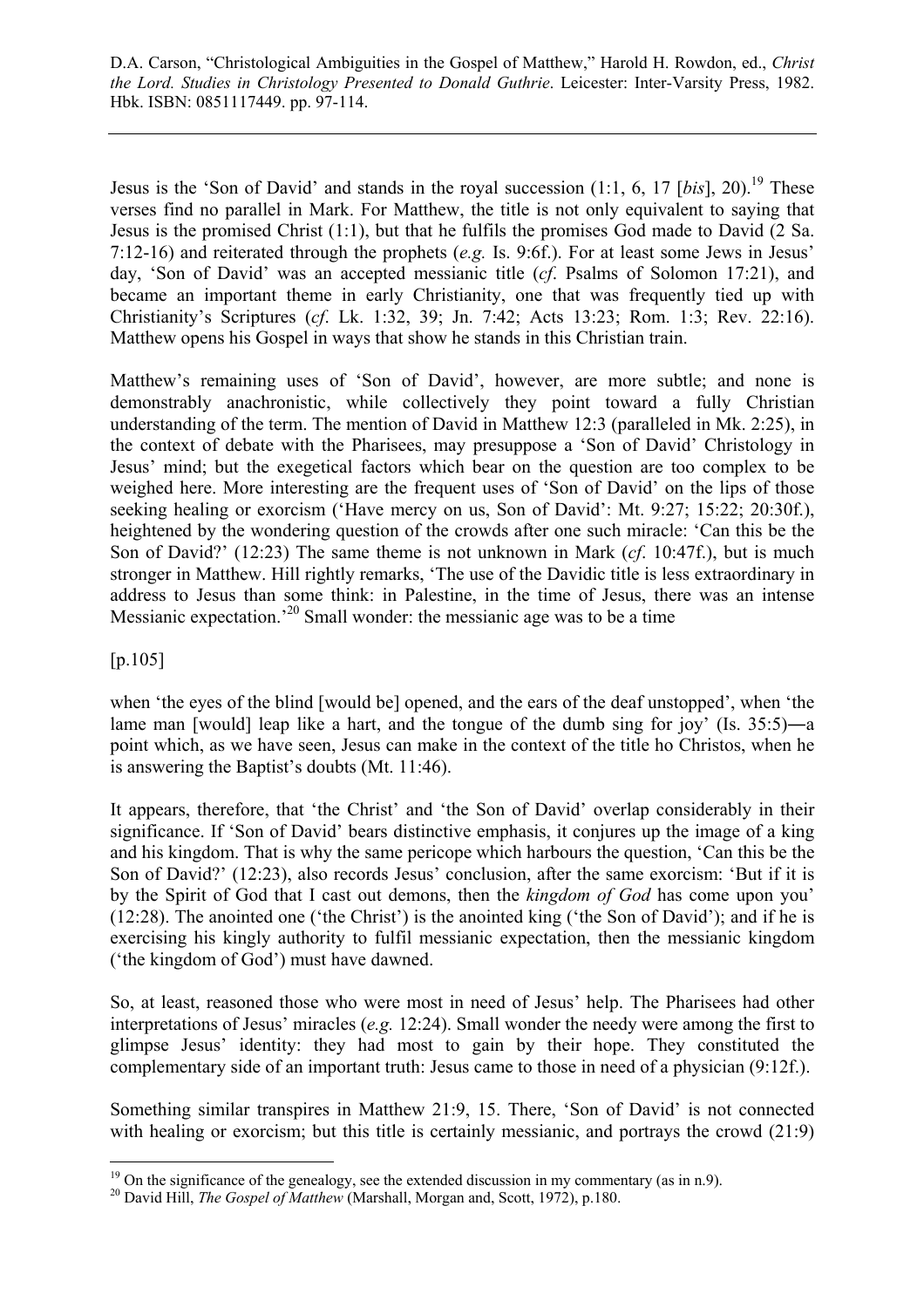and then the children (21:15―influenced by the crowd, and less inhibited, even in the temple precincts), as those who recognized Jesus' identity at the time of his triumphal entry. Interestingly, Luke's account (19:38) omits reference to the 'Son of David', but rightly understands its significance: 'Blessed is *the King who comes in the name of the Lord!*' Some scholars reject the authenticity of this event, even though it appears in all four Gospels, or suggest that 'Son of David' could not have been a messianic description, on the grounds that a messianic acclamation on the lips of the people would have forced the authorities to intervene. Perhaps, it is argued, the phrase 'Hosanna to the Son of David' is nothing more than a formula of greeting addressed to pilgrims on their way to the temple. These suggestions are far-fetched. As all the Gospels report the event, the cries were messianic. How else shall we explain the fact that the authorities *do* raise objections (21:16)? But the authorities had enough sense not to antagonize the crowds whose hope and expectation were at fever pitch (*cf*. 26:4f , 16). Equally significant is the fact that Jesus is prepared to accept the praise of the children, and defend it (21:16; see further below).

None of this is historically implausible, and many fine points could be addressed in favour of the story's essential authenticity. On the other hand, this

#### [p.106]

 $\overline{a}$ 

should not be taken to mean that the crowd, the children or the opposing Jewish leaders saw in 'Son of David' everything that Matthew saw. This is made clear by Matthew 22:41-46 (*cf*. also Mk. 12:35-37; Lk. 20:41-44). All agree that the Jewish leaders accepted the identification of 'the Christ' with 'the Son of David'.<sup>21</sup> The problem is posed by Jesus' question as to how the Messiah can be the Son of David. Psalm 110 opens with the words, 'The LORD said unto my Lord'; this psalm, acknowledged to be Davidic in authorship and messianic in reference, therefore presents the Messiah in a position superior to that of David. How can David's son also be his lord? Matthew records: 'And no one was able to answer him a word, nor from that day did any one dare to ask him any more questions' (22:46). In other words, in Matthew's assessment, Jesus' contemporaries were stuck. Their categories for 'Messiah' and 'Son of David' could not accommodate the scriptural data. A 'Son of David' who would restore something of the grandeur of David's kingdom, eliminate the Roman overlords, and introduce 'messianic' blessings, they could understand; and exuberant crowds might joyfully and hopefully proclaim Jesus to be just such a Messiah. But no-one during Jesus' ministry could integrate into this pattern the notion that this Messiah was also David's *lord*.

Where the Jewish authorities were silenced, modern scholars have chosen to speak and offer diverse interpretations of this pericope. Some hold that the passage denier the identification of Messiah with Son of David; $^{22}$  but Matthew 1:1 shows that was not Matthew's view, and Matthew 21:16 suggests it was not Jesus' view. Others argue for a two-stage Christology developing in the church: 'Son of David' applies to the span of Jesus' human life, 'Christ' to the risen Lord.<sup>23</sup> Nothing in the text supports this view: it is the imposition of a scheme

<sup>21</sup> *Cf.* G. F. Moore, *Judaism in the First Centuries of the Christian Era* 2 (Harvard University Press, 1930), pp. 328f.; Joseph A. Fitzmyer, *Essays on the Semitic Background of the New Testament* (Geoffrey Chapman, 1971), pp. 113-126; Donald Guthrie, *New Testament Theology* (IVP, 1981), pp.253-256.<br><sup>22</sup> They follow in the wake of W. Wrede, *The Messianic Secret* (ET James Clarke, 1971), p.46.<br><sup>23</sup> So F. Hahn, *The Titles of Jesus in Christ*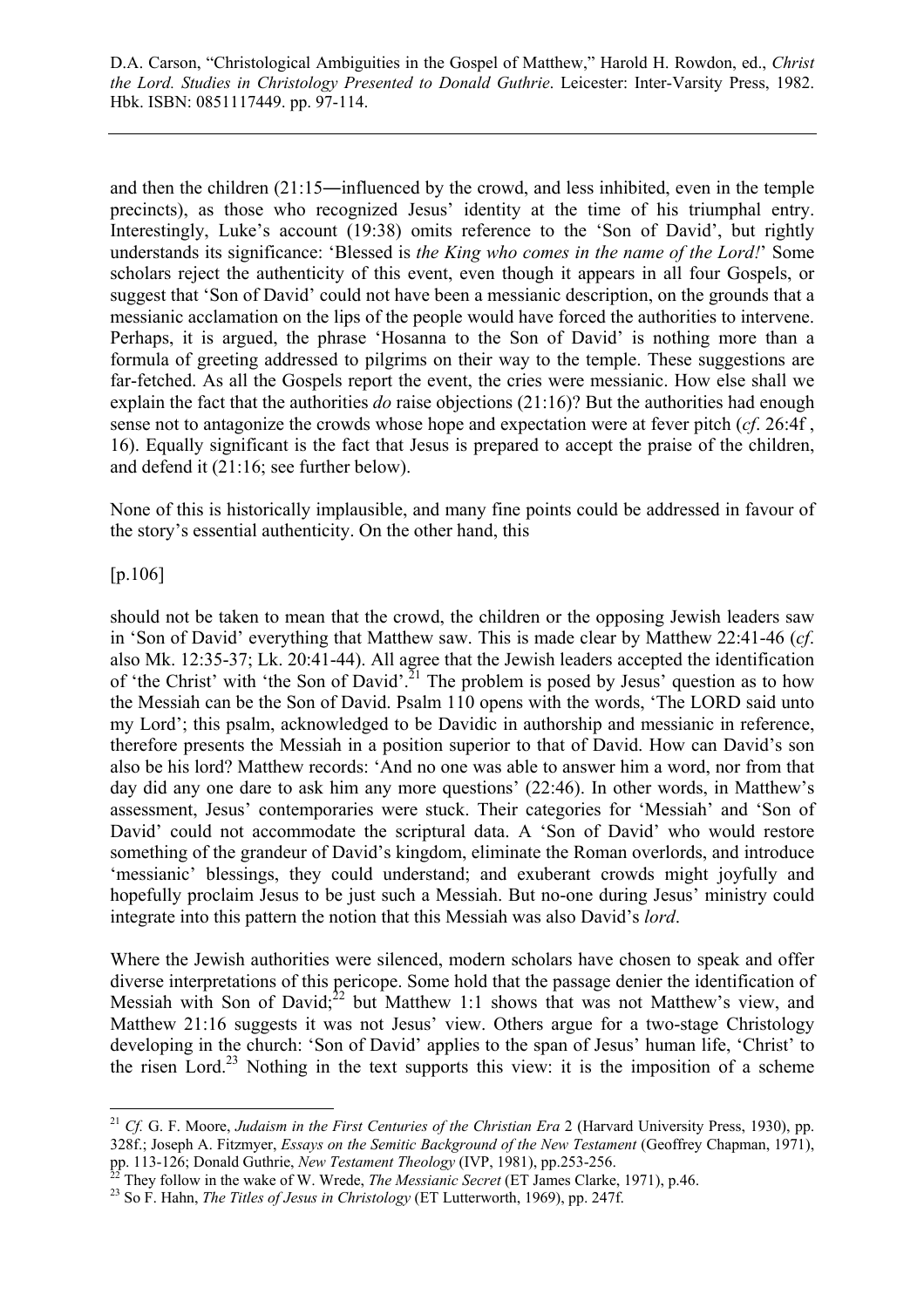developed elsewhere. Still others think the passage is concerned to deny all political expectations of messiahship without denying Davidic descent.<sup>24</sup> But although political considerations are prominent elsewhere (*e.g.* Jn. 6:15), and are presupposed at several points in Matthew's Gospel, the central issue in this pericope is not political but theological and exegetical.

The point is that, although none of Jesus' contemporaries grasped the answer to the conundrum raised by Jesus, Matthew knows what the answer is. Writing after the resurrection and Pentecost, after the period of relative

[p.107]

uncertainty and of traditional Christological categories too narrow to accommodate the evidence, Matthew perceives that Jesus legally stood in the royal line and was in truth David's son (hence the genealogy in Mt. 1, and the frequent references to Davidic fulfilment motifs); yet Jesus was also in fact the Son of God, virgin born, superior to David, the risen Lord, the one through whom all of God's sovereignty is now mediated (28:18-20). From Matthew's perspective, it was easy enough to see how Jesus could be David's lord, while yet being his son.

It follows that there is only one way Matthew could have interpreted the pericope. The enigma Jesus proposes is an invitation, indeed a challenge, to re-think their current Christological presuppositions by measuring them against Scripture. The affirmations of the crowds at the triumphal entry, the children in the temple courts, the blind who desired sight, might all cry out that Jesus is the 'Son of David'; and the Jewish leaders might with equal enthusiasm deny it. As for Jesus, he not only tacitly accepts that he is the Son of David (as in 21:16), but suggests that the Scriptures picture a Son of David who is also David's Lord―and that therefore the conceptions of both supportive crowd and opposing Pharisee are too narrow. The most the acclamations do is affirm part of the truth, and thereby point to the full truth of the matter not fully understood until the period after Jesus' resurrection and exaltation.

Once again, therefore, we have discovered Matthew's capacity for distinguishing between the Christological understanding of Jesus' contemporaries, and his own. Doubtless he wants his readers to see the full significance of 'Christ' and 'Son of David', even as he does; but he does not compromise the authenticity of his account to achieve this end. Rather, he shows how the imperfect understanding and faith of those who at least were right in their identification of Jesus, pointed to the full truth which Jesus alone grasped during the period of his ministry, but which the church came in time to embrace.

# **Lord**

There are so many occurrences of this title in Matthew that even a hasty examination of each passage is not possible in this essay.

To simplify matters a little, the modern trend can be sketched in somewhat as follows. In his essay on the stilling of the storm, Bornkamm<sup>25</sup> noted that in Matthew (8:23-27; *cf.* Mk. 4:35-

 $\overline{a}$ 24 O. Cullmann, *The Christology of the New Testament* (ET SCM, Z 1963), pp. 131f. <sup>25</sup> *TIM*, p.55.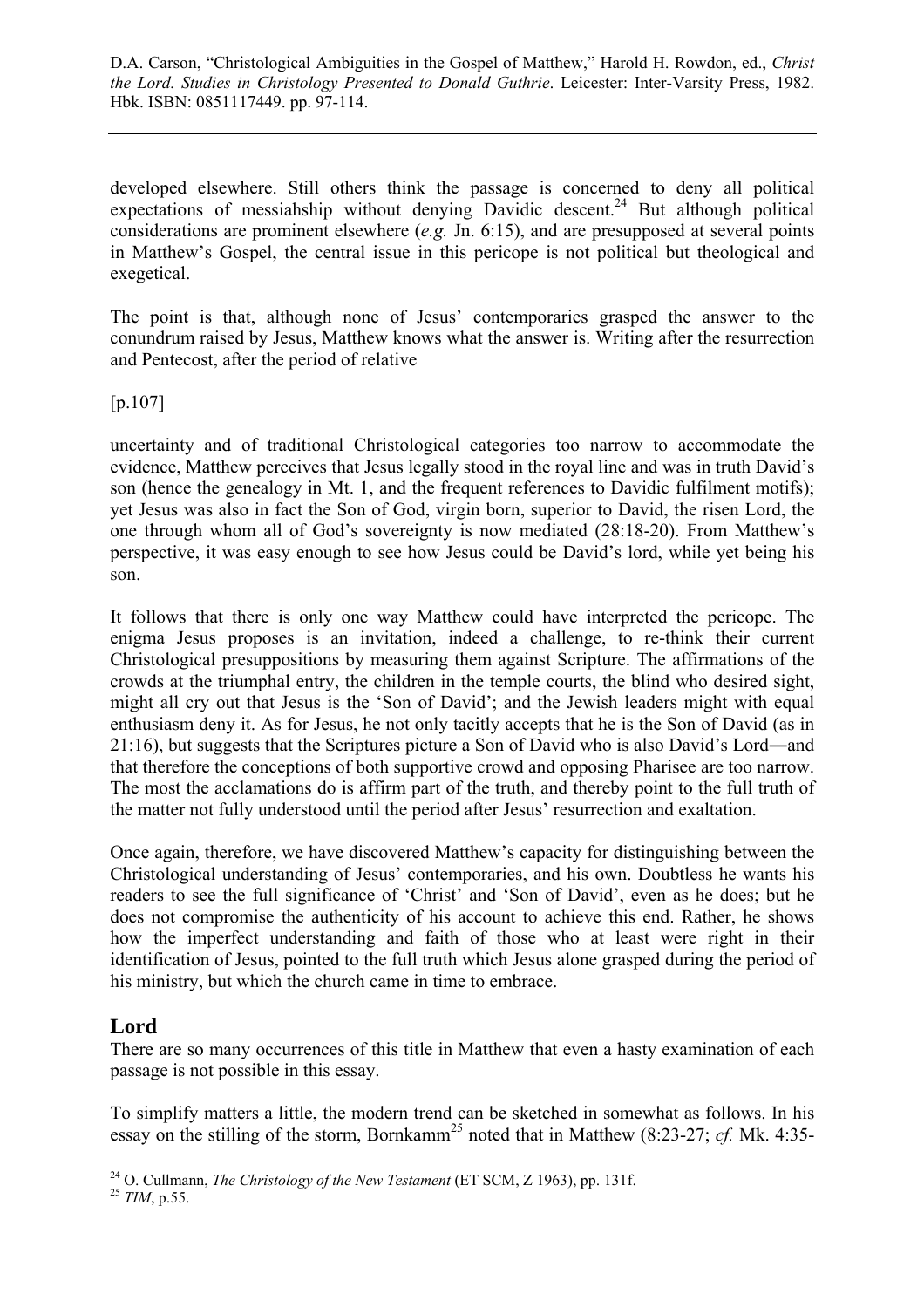41; Lk. 8:22-25) the disciples cry, 'Save, Lord, we are perishing.' Instead of *Kyrie*, Mark has *Didaskale* and Luke has *eptstata*. Bornkamm argues that, unlike Mark and Luke, Matthew has designated

[p.108]

Jesus 'not only ... with a human title of respect, but with a divine predicate of majesty. This is obviously the meaning of *kyrie*'.26 Indeed, Matthew uses *kyrios* comparatively more often than do the other Synoptists. In a later essay,  $27$  Bornkamm carried the argument farther, pointing out that in Matthew Pharisees and strangers can refer to Jesus in such terms as *didaskalos*, but the disciples, with the exception of Judas Iscariot, do not: they refer to him as *kyrios*, and this, for Matthew, is a predicate of divine majesty. Stanton remarks, 'Most scholars have accepted this view.<sup>28</sup> The inevitable implication, of course, is that the Evangelist was anachronistically reading back a view of Jesus not actually found until the time of his own *Sitz im Leben*. Gundry<sup>29</sup> has honed this view yet farther, and argues that the Evangelist was constantly creating scenes or embroidering scenes to present Jesus' full deity and the response of adoring worship. For instance, when the Magi see Jesus and his mother they *pesontes prosekynēsan autō*, which, according to Gundry, means they fell down and worshipped Jesus in the fullest sense, recognizing his deity and kingship. (Gundry, of course, does not think of this as either great insight by the Magi nor blundering anachronism by the Evangelist, since he holds that the story of the Magi has no historical referent, but only theological purpose.) $30<sup>30</sup>$ 

At first glance, the evidence appears persuasive; but once again, a subtler interpretation more fairly reflects the evidence. Bornkamm neglects to mention that, although in the Gospel of Matthew Jesus' disciples do not address him as *didaskalos*, yet Jesus refers to *himself* in that term, *in the context of discussing his relationship with his followers* (10:25f.; 23:18; 26:18). Some of the 'strangers' who thus address Jesus are, after all, inquirers (8:19; 19:16). Although it is true that Jesus' opponents can address him as *didaskalos* while trying to trip him up (12:38; 22:16, 24, 36), they can also address the disciples and refer to Jesus as '*your* teacher' (9:11; 17:24). 1 have now given all of Matthew's references to *didaskalos*; and they seem a narrow base to support the weight of the thesis that for Matthew this term is inferior.

Of course, the thesis rests in part on the observation that Matthew is rather fond of *kyrios*, and sometimes prefers it even when the Synoptic parallels preserve something else. But it does not necessarily follow that Matthew is

[p.109]

ascribing full deity to Jesus every time he applies *kyrios* to him. Bornkamm does not reckon adequately with the range of Matthean usage. The word often turns up in the parables, where,

 $26$  Ibid.

<sup>&</sup>lt;sup>27</sup> First published as 'Enderwartung and Kirche im Matthausevangelium', in *The Background of the New* Testament and its Eschatology, ed. W. D. Davies and D. Daube (Cambridge, 1956), p.41; ET in TIM, pp, 15ff.<br><sup>28</sup> Graham N. Stanton, 'The Origin and Purpose of Matthew's Gospel: Matthean Scholarship from 1945 to 1980',

Aufstieg and Niedergang der Romischen Welt (Walter de Gruyter, 1982), forthcoming.<br><sup>29</sup> Robert H. Gundry, *Matthew* (as in n. l, *supra*), pp. 31f.<br><sup>30</sup> Cf. n.7, *supra*, for further discussion of Gundry's approach.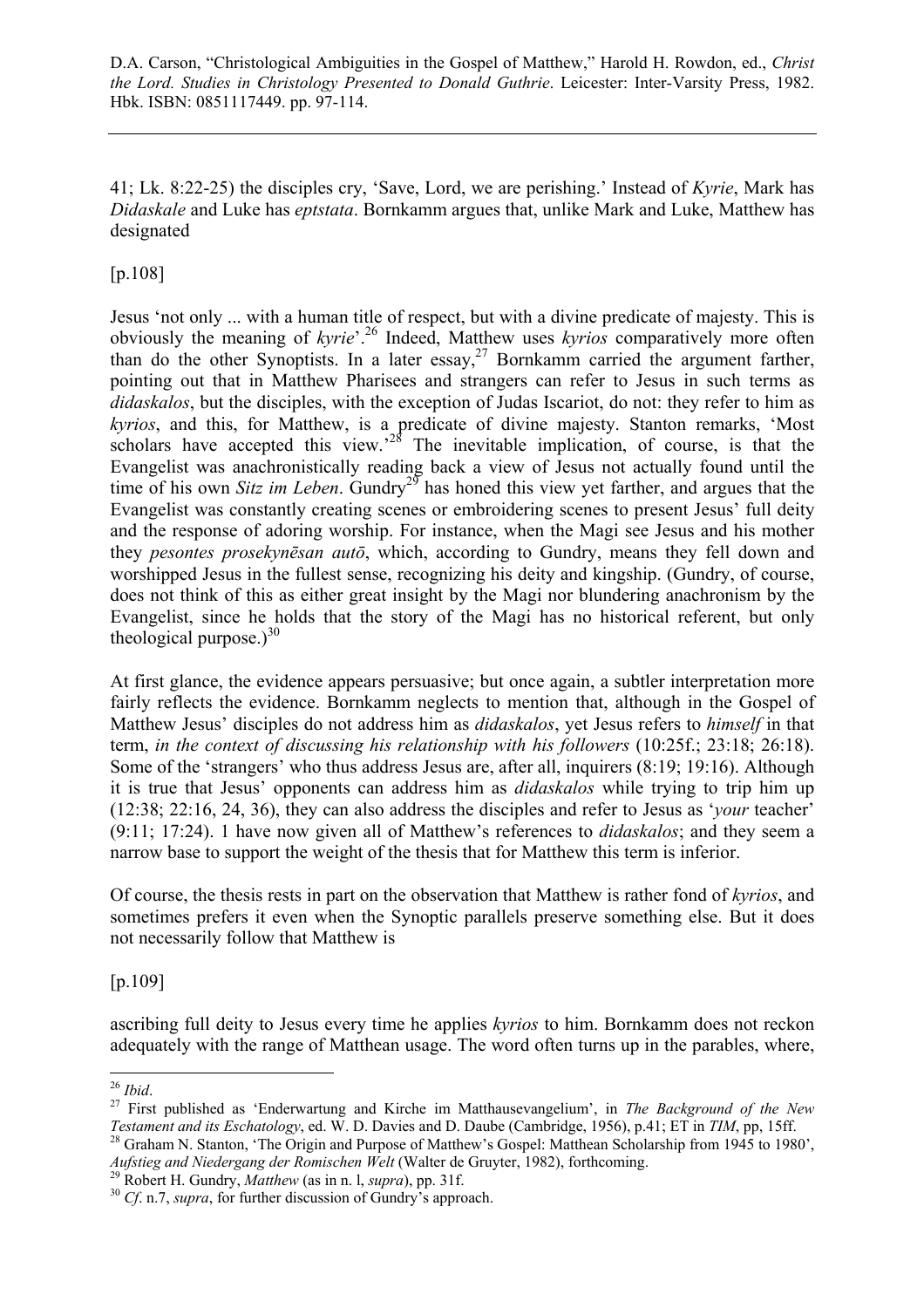even if the *kyrios* represents Jesus, it first and foremost refers to a human individual in the parabolic story itself (13:27; 18:25ff; 20:8; 21:30, 40; 25:11ff.; *cf*. 10:24f.). One of these examples pictures a son addressing his father as *kyrios* (21:30). More impressive yet, Pilate is addressed as *kyrios* by the chief priests and Pharisees (27:63). It follows that kyrios is not a technical term for Matthew, and cannot be assumed to bear the weight of deity. It may carry only its common force of respect to a superior. Matthew's demonstrable proclivity for it may spring from personal usage rather than profound, theological motivation. In two or three instances, as we shall see, *kyrios* as used in Matthew certainly hints at something more than mere respect; but when this occurs, the context calls for such a conclusion. But as far as the stilling of the storm is concerned, it is hard to see why we should think that *kyrios* predicated 'divine majesty' of Jesus, instead of serving as yet another example of the reportorial freedom exhibited by all the Evangelists. After all, the pericope ends with the following question by the astonished disciples: 'What sort of man is this, that even winds and sea obey him?' (8:27). The question is singularly out of place if by *kyrios* they have already predicated 'divine majesty' of Jesus. Similarly, it is very doubtful if *proskyneō* by itself or in connection with *piptō* suggests anything more than obeisance, homage: note the usage in 18:26; 20:20.

This is not to say that Matthew entertains no notion of Jesus' deity. Quite the contrary: there is bountiful evidence that the idea is important to him. But he handles the theme with the kind of restraint which makes Jesus' claims all the more plausible. In a number of places, an Old Testament text which refers to Yahweh is applied to Jesus without any sense of impropriety (*e.g.* 3:3; 11:9-11). The same thing occurs in connection with broader themes: for instance, in Matthew 5:11f. the disciples *of Jesus* are likened to the Old Testament prophets *of God*, so far as suffering for righteousness is concerned. In this parallel, Jesus is not likened to prophets (as are the disciples), but to God. Again, in Matthew 7:15-23, Jesus ascribes to himself the ultimate judicial function which belongs to God alone. More broadly, Philip B. Payne has demonstrated at some length how often, in Jesus' parables, images which in the Old Testament are applied exclusively to God now quite clearly stand for Jesus (sower, director of the harvest, rock, shepherd, bridegroom, father, king, vineyard owner, *etc.*).<sup>31</sup> Moreover, in Jesus' quotation of Psalm 110 (in

[p.110]

 $\overline{a}$ 

Mt. 22:41-46), already discussed, the remark of Guthrie seems appropriate: 'If Jesus acknowledged himself to be Messiah, and admitted in the course of the dialogue that the psalmist addresses the Messiah as Lord, it is tantamount to recognizing the title as applicable to himself.32 Again, in Jesus' defence of the children's 'Hosannas!', he cites Psalm 8: 'Have you never read, "Out of the mouth of babes and sucklings thou hast brought perfect praise"?' (21:16). This response is a masterpiece. It not only provides a biblical basis for letting the children go on with their exuberant praise, thus stifling, for the moment, the objections of the authorities; but, at the same time, it also encourages thoughtful persons to reflect, especially after the resurrection, that Jesus is saying more than first meets the eye. The children's 'Hosannas', after all, were not being directed to God, but to the Son of David, the Messiah. Jesus is therefore not only acknowledging he is the Son of David, but he is daring to justify the praise of the children by applying to himself a passage of the Scripture referring

<sup>31</sup> Philip B. Payne, Jesus' Implicit Claim to Deity in His Parables', *Trinity Journal* 2, 1981, pp. 3-23. 32 Donald Guthrie, *New Testament Theology*, p.293.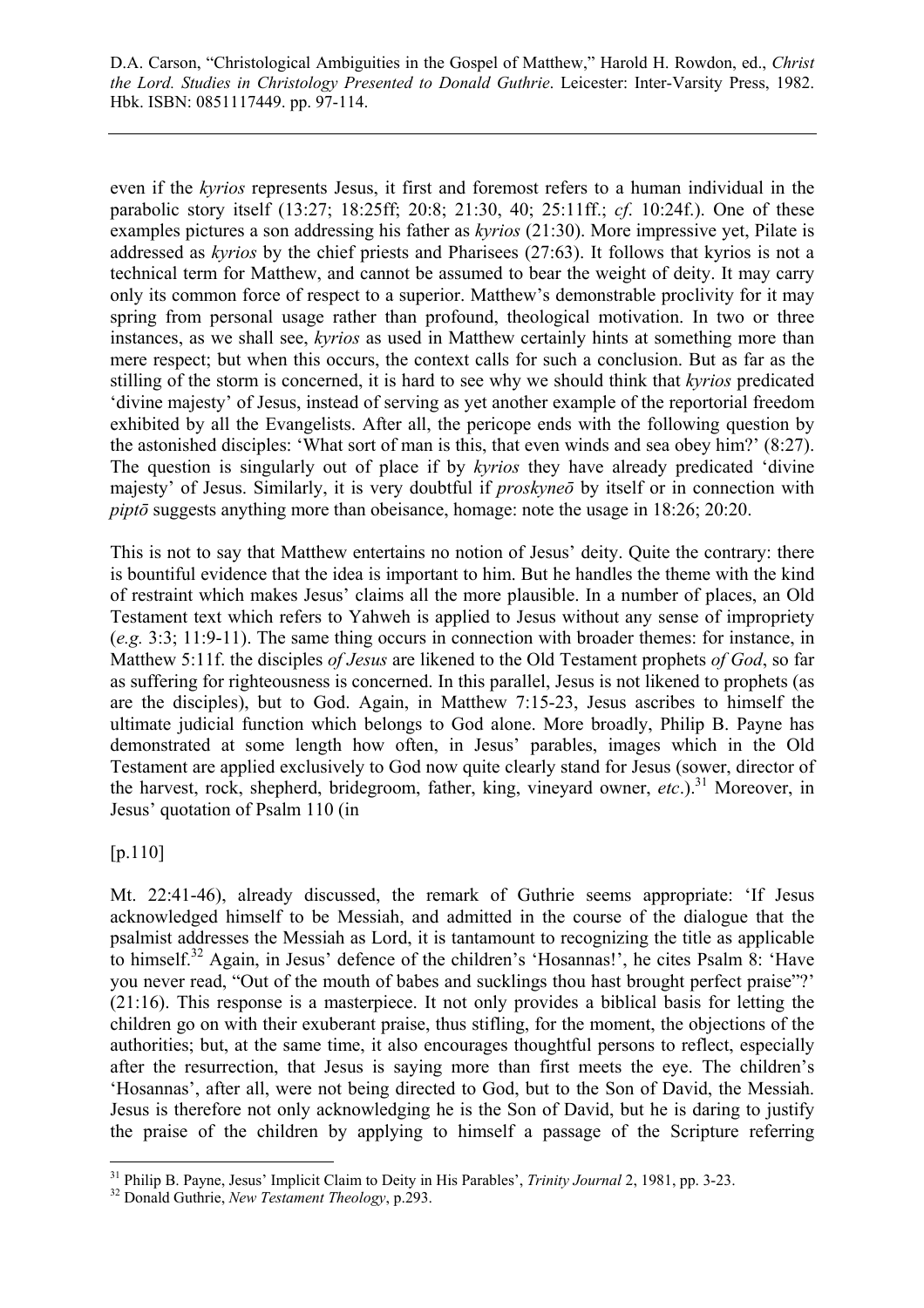exclusively to God.<sup>33</sup> The same sort of assessment must be made when Jesus forgives sin, a prerogative of God alone (9:1-8).

Now there is no doubt that the post-resurrection church came in time to apply *kyrios* to Jesus in the same way in which the LXX used *kyrios* as a reference to God. But from the evidence I have just outlined, it appears premature either to minimize the Christological implications of Jesus' historical self-disclosure, or to exaggerate the amount of creative tinkering Matthew allegedly performed on the tradition in order to make the *recognition* of Jesus' deity retroactive, as it were, to the period of Jesus' ministry. Rather, Matthew records all kinds of subtle claims regarding Jesus' deity, made by Jesus himself; and he records all kinds of acts of homage or obeisance, each pointing forward to the full understanding which came to the disciples only *after* the resurrection. That no-one really enjoyed such understanding *before* the passion is obvious: otherwise there would have been no passion. Certainly Matthew rather favours *kyrios* and *proskyneō*; doubtless some of the reasons cannot be retrieved with any degree of certainty. But it appears that one of the contributing factors, at least in some of his usages, is that the words are ambiguous. Interpreted narrowly, the words do not permit an anachronistic reading of the church's mature theology back

[p.111]

into Jesus' day; yet at the same time, no reader in Matthew's day could fail to read those same words without recognizing that the full response of worship before Deity is required by his or her full understanding of the Gospel, an understanding achieved in part by being located a little later in the flow of redemptive history than those who knew Jesus in the days of his flesh.

# **Son of God**

It quickly becomes clear that this and related expressions are very important in the Gospel of Matthew (2:15; 3:17; 4:3, 6; 8:29; 14:33; 16:16; 17:5; 26:54; 27:40, 43, 54; *cf*. also certain parables, especially 21:33ff.). Matthew preserves almost all of Mark's references to Son (of God), takes over three from Q material, but adds six of his own. Moreover, the theme is probably related to another, *viz*. God as Father, of great importance to Matthew.

I cannot here enter debate on whether 'Son of God' is the paramount Christological confession in Matthew,34 nor examine peculiarities in Matthew's treatment of the title (*e.g.* his clear linkage of Jesus the Son with Israel the Son, 2:15; 4:3, 6),<sup>35</sup> nor even examine each passage closely to defend the authenticity of what is purported to have taken place. It is sufficient for my purposes to show that *in principle* there is no historical implausibility in thinking that Jesus during his ministry was confessed as Son of God, that good arguments can

 $\overline{a}$ 

<sup>&</sup>lt;sup>33</sup> This argument, of course, presupposes that Ps. 8 is not messianic. This is almost certainly the case. Even in the NT, application of Ps. 8 to Jesus (1 Cor 15:27; Heb. 2:6) is due not to any messianic character of the psalm, but to Jesus' role in introducing humanity to the heights God designed for it―as most commentators now acknowledge. The earliest treatment of Ps. 8 as messianic by ancient Jewish authorities is the targum on Ps. 8 (*cf*. F. J. Maloney, 'The Targum on Ps. 8 and the New Testament', *Salesianum* 37, 1975, pp. 326-336) which almost certainly postdates the NT.<br> $^{34}$  Cf. n.3, supra.

<sup>&</sup>lt;sup>35</sup> For convenient and recent discussion, cf. James D. G. Dunn, *Christology in the Making* (SCM, 1980), pp.48-50; Donald Guthrie, *New Testament Theology*, pp. 303-312.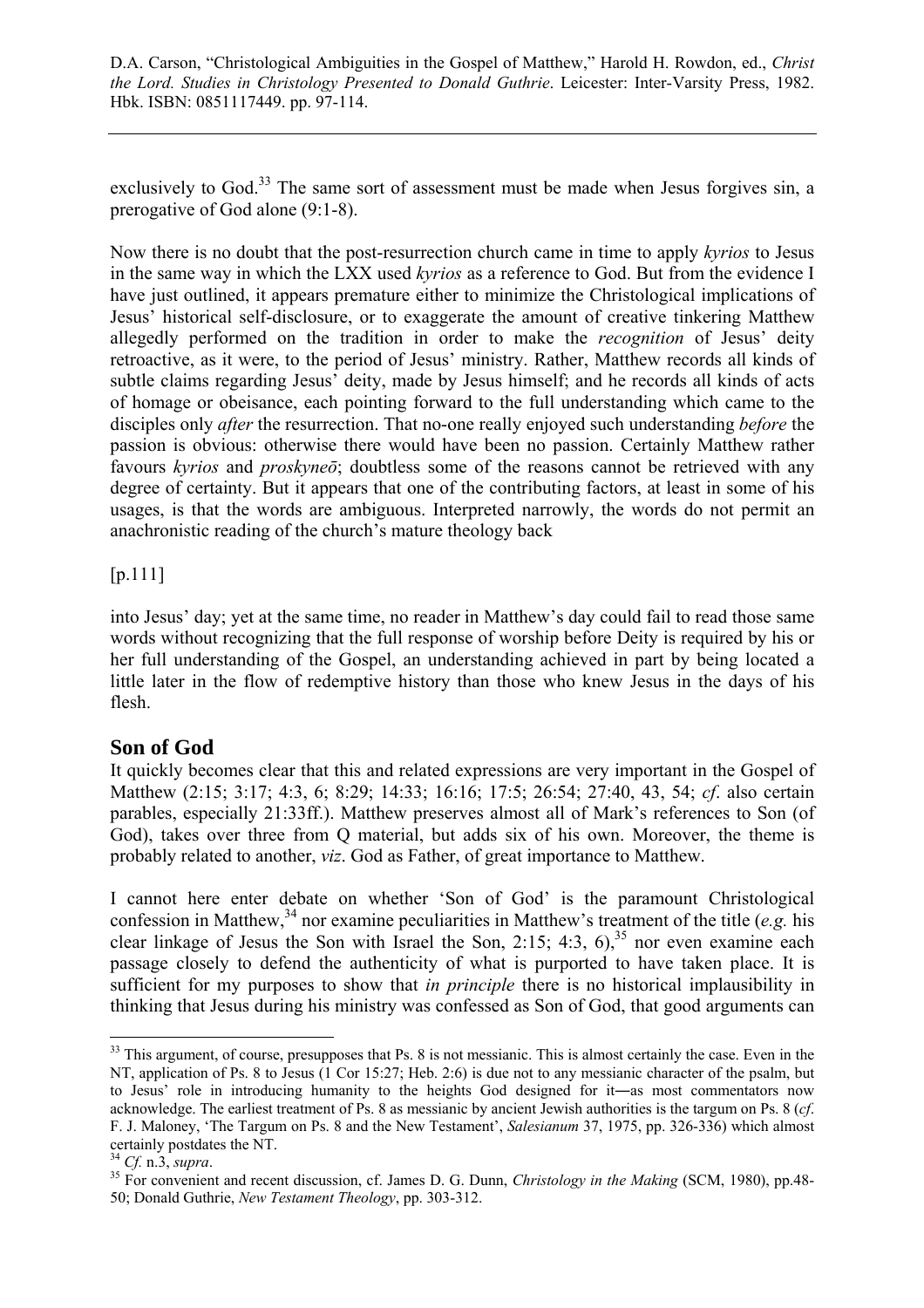be advanced for even the most difficult occurrences, and that in any case the understanding held by the participants during Jesus' lifetime is demonstrably short of that of the Evangelist himself.

Pre-Christian Jewish literature does not provide us with uncontested evidence that 'Son of God' was used as a title for the expected Messiah; but 4QFlor.10-14 comes close, referring to an apocalyptic figure who is the son of a king, presumably David, and thus picks up Old Testament references to a royal 'son'.36 Not less important, three Synoptic passages make the connection between 'Son of God' and 'Christ' explicit. In Matthew 26:63f. (*cf*. Mk. 14:61f.; Lk. 22:66f.), the high priest, Caiaphas, says, 'I adjure you by the living God, tell us if you are the *Christ, the Son of God*.' Again, in Luke 4:41, when the demons cry to Jesus, 'You are the *Son of God*', Luke comments that Jesus would not allow them to speak 'because they knew that he was *the Christ*'. The third, and by far the most important and the most complex, is Matthew

[p.112]

 $\overline{a}$ 

16:16 (*cf*. Mk. 8:29; Lk. 9:20), where Matthew's account adds to Peter's famous confession 'You are the Christ' the equally famous apposition, 'the Son of the living God'. The majority of contemporary scholars assign 'the Son of the living God' to Matthean redaction and judge it inauthentic. Recently, however, Meyer has offered substantial reasons for judging the Matthean addition authentic.<sup>37</sup> At the risk of oversimplifying his well-crafted arguments, we may list the most prominent: 1. Matthew's account better explains the genesis of all the other forms, including 'You are the Christ' (Mk.), 'The Christ of God' (Lk.), and 'the Holy One of God' (Jn. 6:69), than can Mark's simpler confession. 2. 'Son of God' may well have had *for Peter* no more than purely messianic significance. If so, it does not, *as far as Peter is concerned*, say much more than *ho Christos*. 3. There are several details in the pericope as a whole which plead Matthean priority (especially in 16:17-19).

Some other passages present various difficult questions, but no reason to doubt their authenticity. It is not entirely clear, for instance, whether the confession of the centurion and his men, 'Truly this was the Son of God!' (27:54), should be taken in a hellenistic, pagan sense (they perceived Jesus to be some kind of 'divine' being, in a pagan sense), or in the Jewish sense (they perceived him to be the Messiah: cf. Mt. 16:16 and 26:63). Certainly the lack of an article with *huios* is no impediment to the latter view;<sup>38</sup> and since Pilate's soldiers were probably non-Jewish natives of the land, rather than Romans from far-off pagan lands, it is intrinsically likely that they were familiar with Jewish categories. In any case, there is no historical implausibility in the account.

It appears, then, that Matthew is able to distinguish several things from one another. Demons, soldiers, disciples―all can confess Jesus as 'the Son of God', within the period of Jesus' ministry. By this they do not mean more than that they perceive Jesus to be the Messiah, the Christ; and even their understanding of 'Christ' remains totally inadequate, as we have seen,

<sup>36</sup> Cf. Joseph A. Fitzmyer, *A Wandering Aramaean: Collected Aramaic Essays* (Scholars Press, 1978), pp. 102- 107. For full discussion, *cf. M. Hengel, The Son of God (Fortress, 1976)*.<br><sup>37</sup> Ben F. Meyer, *The Aims of Jesus (SCM, 1979), pp.189-191.*<br><sup>38</sup> Cf. C. F. D. Moule, *An Idiom-Book of New Testament Greek (Cambridge, 1959),*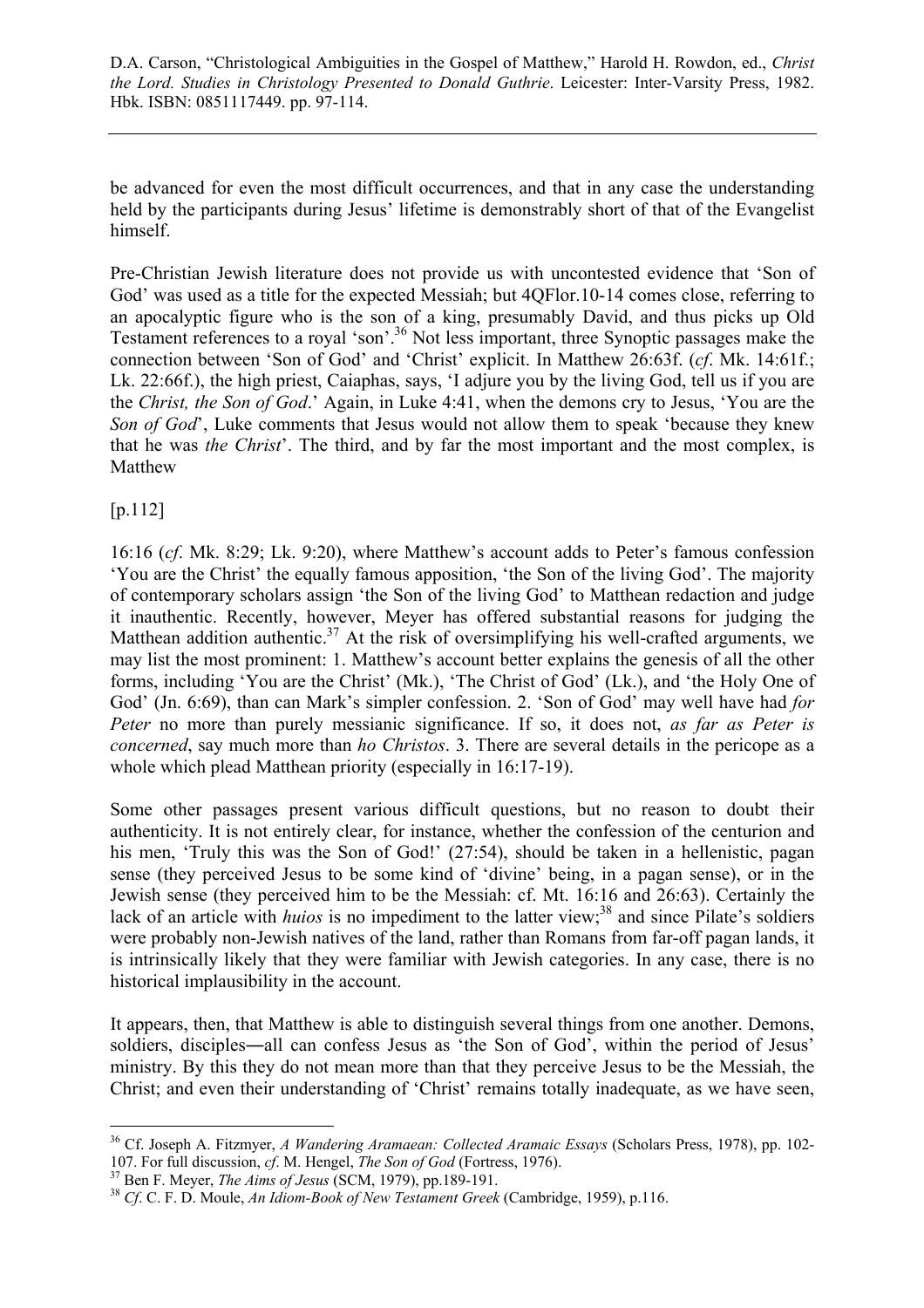since it does not include anything of the suffering Servant, or of an ontological connection with Deity. At a second level, Jesus himself reflects a level of self-conscious sonship with his Father which finds its climactic statement in Matthew 11:25-30. I have discussed the critical questions surrounding these difficult verses elsewhere; $39$  but at very least they reflect Matthew's recognition that Jesus enjoyed an astonishing reciprocity with his Father. It is one thing to say 'no one knows the Son except the Father'; it is quite another to say 'no one knows the Father except

[p.113]

the Son and anyone to whom the Son chooses to reveal him'. But Matthew does not pretend that this was understood by the first disciples; and certainly nothing like it is presented in the form of a confession. As with Jesus' pre-passion references to his death and resurrection, and as with Jesus' bifocal relationship to David, so also here: some Christological truths were not understood until after Jesus' resurrection and exaltation. *And Matthew is able and willing to tell the difference*. This is made especially clear when we look at a third level of Christological understanding, that of Matthew himself. Although 'Son of God' is not used in Matthew 1-2, it has often been demonstrated that the account of Jesus' virginal conception is meant to show that Jesus was not only 'Son of David' (1:1-17) but also 'Son of God' (1:18- 20).<sup>40</sup> No reader of Matthew's Gospel could go through his text without knowing something that the people of Jesus' day did not know; and thus from Matthew's perspective they would be brought to see how the early confession of Jesus as 'the Son of God' pointed to deeper truths than the first confessors could have recognized.

#### **Son of man**

Even more complex ambiguities surround the title 'the Son of man'. Elsewhere I have tried to assess recent research on this topic.<sup>41</sup> Although I cannot argue the case here, it is likely that Jesus chose 'the Son of man' as his favourite self-designation *precisely because it was* ambiguous.<sup>42</sup> It could conceal as well as reveal. At times, it was no more than a self-reference; but always lurking in the background was the eschatological figure of Daniel 7, so that especially toward the end of his ministry, whether alone with his disciples and talking about eschatological matters (24:27, 30), or when under oath at his trial (26:630, Jesus could use the title with unambiguous messianic significance. Simultaneously, we should not shy away from the observations of Bowker,<sup>43</sup> who points out how many Semitic contexts (Ezk., Ps. 8, the Targums) use the title to make explicit the chasm between frail, mortal man and God himself. This kind of connotation admirably suits a number of Synoptic references where the frailty, suffering and death of the 'Son of man' is in view. It is best to suppose

 $\overline{a}$ 

<sup>&</sup>lt;sup>39</sup> As in n. 9, *supra*.<br><sup>40</sup> The issues are complex. *Cf.* R. E. Brown, *The Birth of the Messiah* (Geoffrey Chapman, 1977), pp. 122ff. ;Jack Dean Kingsbury, *Matthew*, pp. 42-53; and the classic work of J. Gresham Machen, *The Virgin Birth of Christ* (Marshall, Morgan and Scott, 1930).<br><sup>41</sup> See the Excursus "The Son of Man" as a Christological title' in the commentary referred to in n.9, *supra*.<br><sup>42</sup> Cf. Richard N. Longenecker, "'Son of Man" Imagery: Some Imp

*JETS* 18, 1975, pp-8-12; I. Howard Marshall, *The Origins of New Testament Christology* (IVP, 1976), pp. 76ff. ;

E. Schweizer, 'The Son of Man', *JBL* 79, 1960, p.128. 43 John Bowker, 'The Son of Man', *JTS* 28, 1977, pp. 19-48.